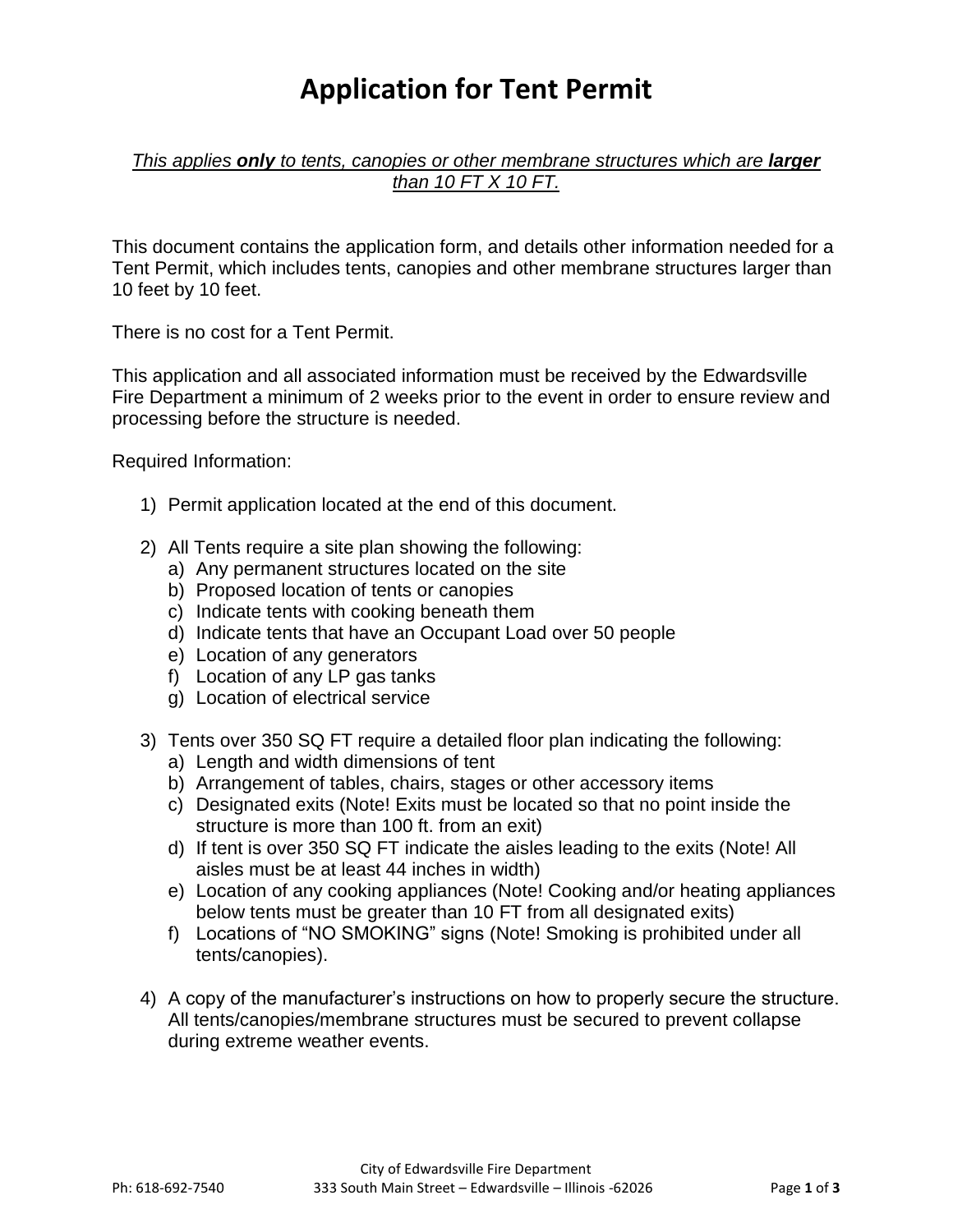- 5) A copy of the certification from the tent/canopy/membrane structure manufacturer, or the rental company, showing each structure meets NFPA 701 flame propagation performance criteria.
- 6) Tents with cooking or heating require fire extinguishers
	- a) If cooking or heating under the structure without flame (ovens, crock pots, roasters, etc), at least one 2A-10BC extinguisher is required. Identify the location of extinguisher(s) on the Site Plan.
	- b) If cooking or heating with open flame or producing "grease laden vapors" (deep fat frying, sautéing, cooking with woks, etc.) at least one K-class extinguisher is required. Identify location K-class extinguisher(s) on the Site Plan.

Temporary tents, air-supported, air inflated or tensioned membrane structures and canopies shall be erected for a period not greater than 180 days within any 12-month period.

Use of these structures is governed by adopted codes: 2006 International Fire code, and the 2000 NFPA Life Safety Code.

The Fire Department reserves the right to require information beyond that specified in this document regarding the structures, the event, or other pertinent information prior to approving a permit.